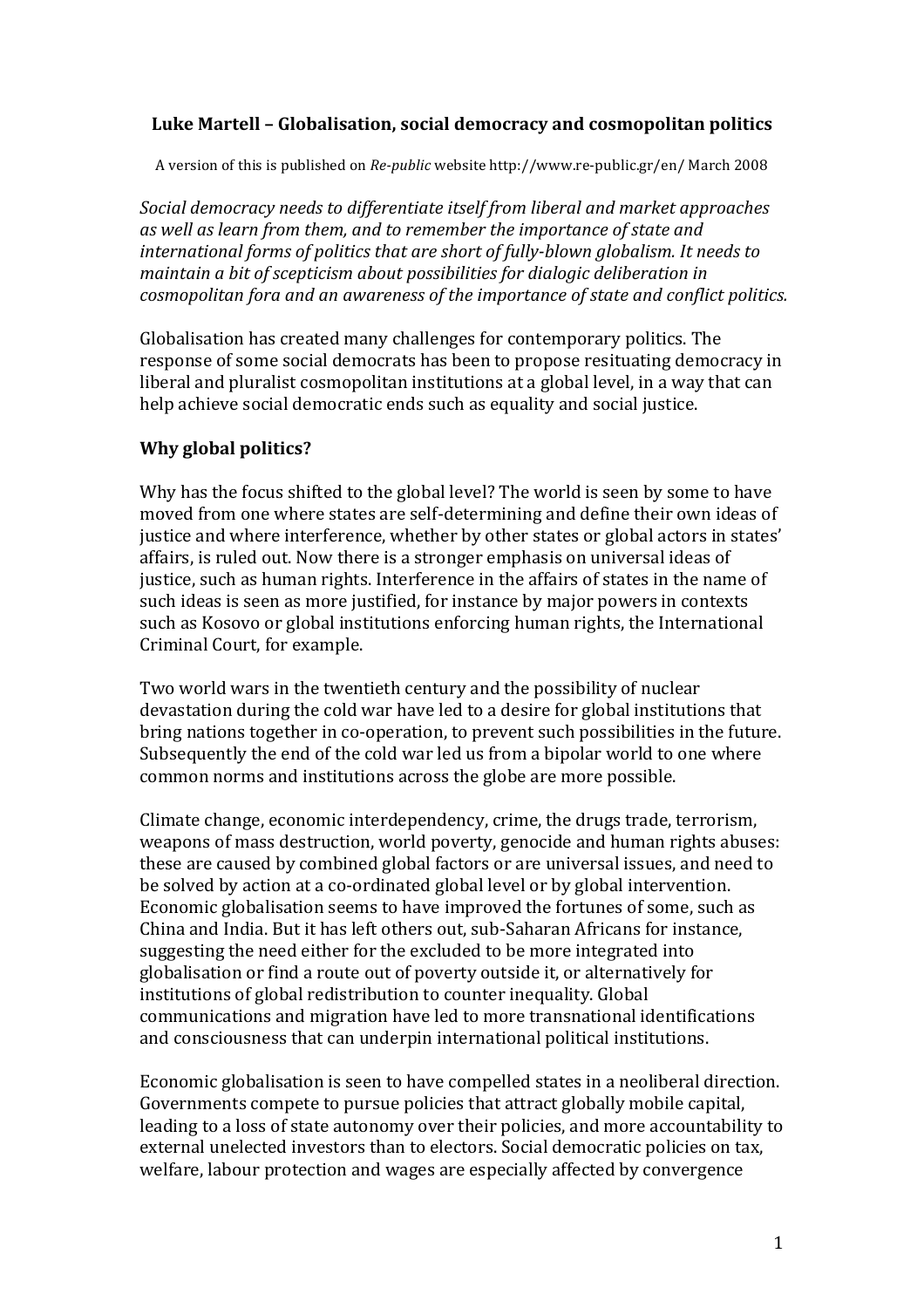around a race to the bottom. For some social democrats this disempowers nation states and has led to proposals for a regulative state for pursuing social democracy at a global level.

Cosmopolitan democracy is proposed by social democrats from Ulrich Beck to David Held, re-establishing sovereignty globally. It is global in the level at which it is situated and in the pluralist scope of actors involved; equalising because actors with different powers in the outside world have an equal vote in cosmopolitan fora; and dialogic and deliberative in the way decisions are made. Democracy is currently organised at national levels while the big decisions are made internationally where there is less accountability. So cosmopolitanism is partly about overcoming this democratic deficit and resituating democracy globally. That there are already IGOs and INGOs makes global politics a realistic possibility rather than a utopian dream.

## **Why not global politics?**

Finding a space for social democracy at the level of global liberal institutions seems to make sense. Why should we have doubts about it?

Many global fora are made by and composed in part of nation-states who bring clashing interests to global politics as much as cosmopolitan feeling. Inequalities between nation-states globally are transferred into the cosmopolitan fora that they make up. So global institutions are as likely to be dominated by conflict and the dominance of the interests of some over others as by consensus. This is the case on issues such as climate change, nuclear proliferation, human rights and free trade.

Cosmopolitan institutions are supposed to be equalising but this is not so where some have more sway because of greater economic, military and political power outside, for instance in the case of US unilateralism and hegemony. The values that are dominant in cosmopolitanism and globalisation  $-$  democracy, human rights, capitalism and free markets, for instance – are perceived to be American or Western. Especially western versions of these dominate, for instance individualistic and political ideas of human rights as against social, economic or collective ideas of rights, or development or poverty. These western values are then said to be universal. So for those on the receiving end it feels like westernisation exported.

Furthermore the West's own following of these values appears to be flawed. Democracy is pursued inconsistently, for instance where the USA didn't recognise the legitimacy of Hamas, the elected authority in Palestine. As far as global concerns go, environmental measures may be avoided when it is not perceived to be in nations' self-interests, as in the case of US reluctance in climate change negotiations. Global interventions may driven by geostrategic factors rather than justice. Why interventions in Iraq and Afghanistan and not Sudan and Rwanda?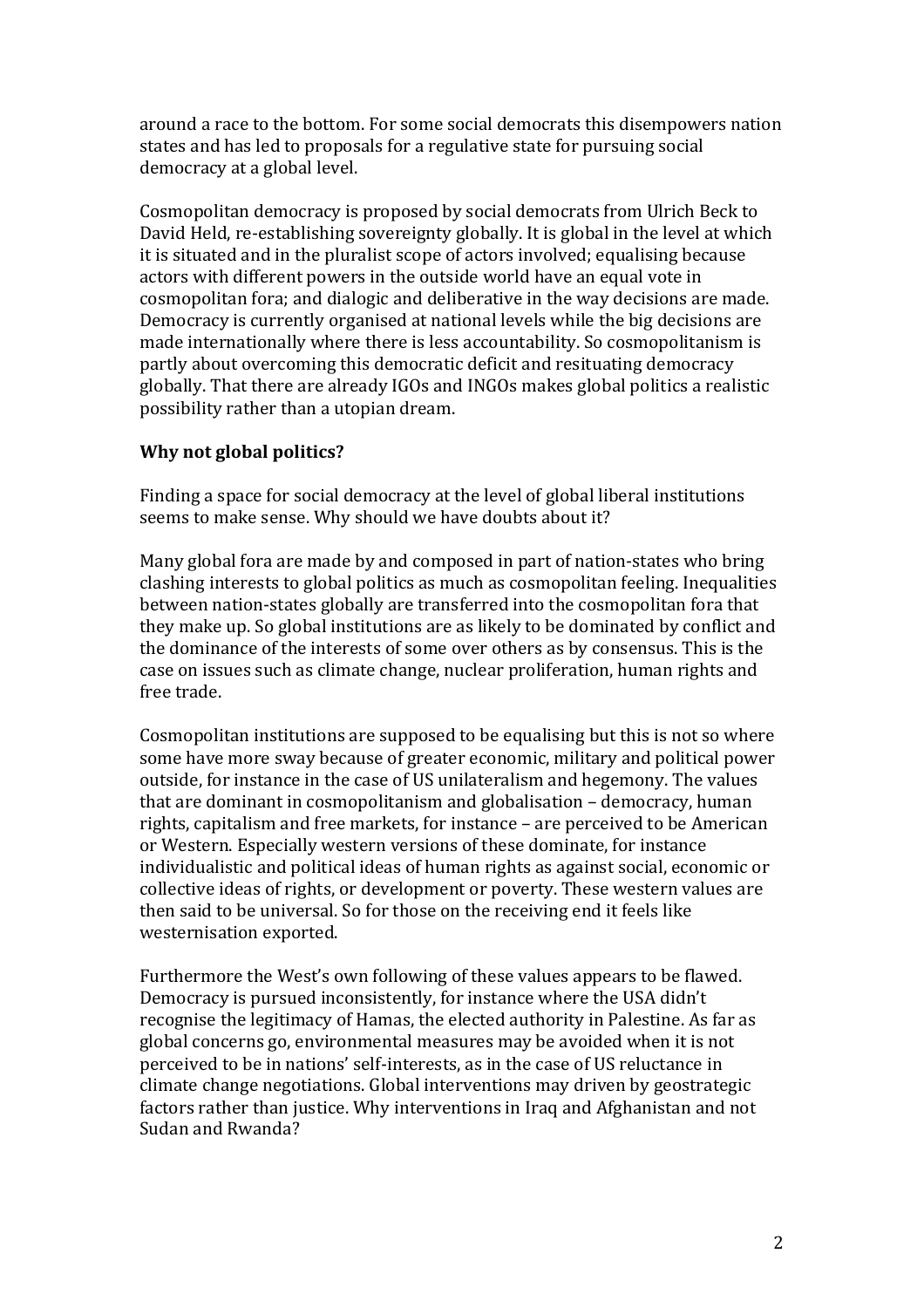There is a lack of self-practising of cosmopolitan and global values such as human rights, environmental protection, free trade and democracy, for instance in Guantanamo Bay, the USA's reluctance to participate in the International Criminal Court and climate change agreements, US and EU protectionism, the role of money in elections in the US, and the bypassing of the UN in the Iraq war. The US, the world's leading power, seems unwilling to subject itself to cosmopolitan norms except where it suits them.

Globalisation may politically (as well as economically) not be the best route for poorer countries. Globalisation has not been the route to success for all and richer countries protect themselves from competition from developing countries. Poorer countries may be better off disengaging partially from global politics and economics, trading with each other and forming regional groupings. They may have a better chance at sub-global levels making deals with each other and likeminded nations than they will participating fully in globalisation economically or politically.

If economic globalisation does not undermine social democracy at state level then global social democracy may not be as necessary as it appears. The state has considerable importance within its own boundaries especially in terms of spending and policies on areas such as education and welfare. There are differences in economic culture and political systems between nations that lead to different policies, despite globalisation. Scandinavian countries and Germany, for instance, have had relatively high taxes and big welfare states despite being globalised. Latin American governments have been able to default on loans or nationalise major energy companies yet maintain the confidence of investors. Convergence on inflation and deficits is greater than on spending, social provisions and tax. Electorates may seek compensatory social democratic policies of welfare and education to protect them from the effects of globalisation. In fact a social democratic infrastructure of health, education and welfare may be attractive to businesses if it gives them a better workforce and lowers their own costs in such areas. So the nation-state may be able to pursue social democracy under economic globalisation making a social democratic state at a global level seem less necessary.

## **State, conflict and sub-global politics**

So there is a role for state, conflict and sub-global politics in achieving social democratic ends as well as for global cosmopolitan deliberation.

1) Nation-states still matter. There are national differences in state policies and there is space for social democracy at state level. So the politics of issues such as social justice and rights still involve nation-states strongly and these are one alternative to cosmopolitan democracy.

2) Nation-states are building blocks for globalisation, and nation-state interests clashing undermine cosmopolitan democracy. This leads to conflict rather than cosmopolitan politics at a global level. It is right to be oriented to global